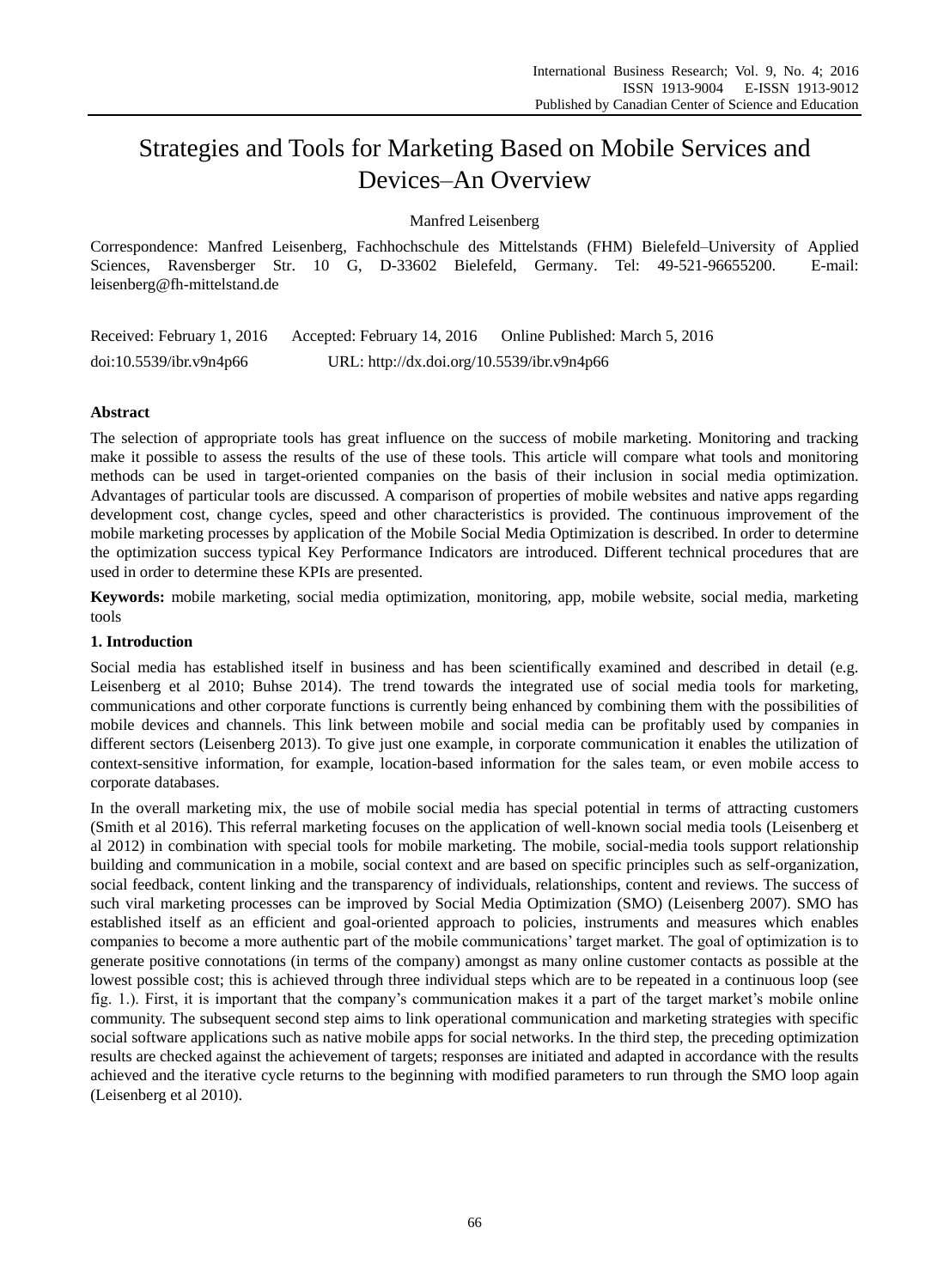

Figure 1. Social Media Optimization for mobile channels. Source: the author

Mobile social media marketing is a part of mobile marketing. In the context of mobile communication, the first two steps in SMO use the tools of mobile marketing. This article explains the most important of these tools from a real-world perspective and gives an overview of mobile monitoring which is used in the final step of the SMO-cycle.

### **2. Mobile Marketing Tools**

The function and use of mobile marketing tools have both been the subject of selective research (Meyer 2014; Kreutzer 2012). The scientific study of important developments, such as the use of mobile augmented reality in marketing, is far from complete (Bolter et al 2013). This contribution is intended to provide a practical overview of the tools currently in use:

### *2.1 Mobile Websites*

Mobile websites are websites which are designed around the particular characteristics of the mobile communication channel and mobile terminals, both in terms of content and in terms of the technical format. They are designed using known web design techniques and are often produced with specific content management systems, such as GoMobile, Wirenode or Pocca. Responsive design is now standard, this means that the page layout automatically adjusts to the requirements of a mobile visual user agent (Hellwig 2013). Basically, mobile sites are suitable for marketing applications. However, in consideration of the particular context of their use, it is important to ensure a clear structure, short texts and precise information. Success is dependent on whether something of value is created for the target group, such as a voucher which can be stored on the smartphone, rapid information about the opening times or a display of the way to get to a business by car. It is effective to integrate a way to initiate direct contact instantly, for example, through a phone call, mobile chat, or SMS (Payne 2016).

## *2.2 Native Apps and In-app Marketing*

Apps are encapsulated applications, which are mainly installed on mobile devices. They are created for use under specific conditions, which include device type or type of operating system. The content and function of the app may be aimed specifically at mobile marketing. In this context "Picalook" is a very interesting app. For example, it allows the user to photograph an article of clothing which another person likes. The app then recognizes the garment and displays listings for identical and similar products. In addition, non-marketing apps can be used as carriers of marketing information. An example of this would be in-app marketing through banners which can connect via affiliate programs. The extraordinary strength of the app is that it can be customized to the specific technical characteristics of the mobile terminal, such as the availability sensors for place, temperature or even specific location and use this information to determine parameters for targeting. For beginners there are universal apps available as "white label solutions", which for example, can be tailored to the marketing needs of a specific company (Leisenberg et al 2014).

A difficult decision: app or mobile site

When choosing the right marketing tool, companies often find it difficult to decide between mobile websites and apps. As an entry point into mobile marketing the site has the advantage that it can be created for a relatively low development cost and that short change cycles are possible. A detailed examination (see. Table 1) allows for a direct comparison of the two choices.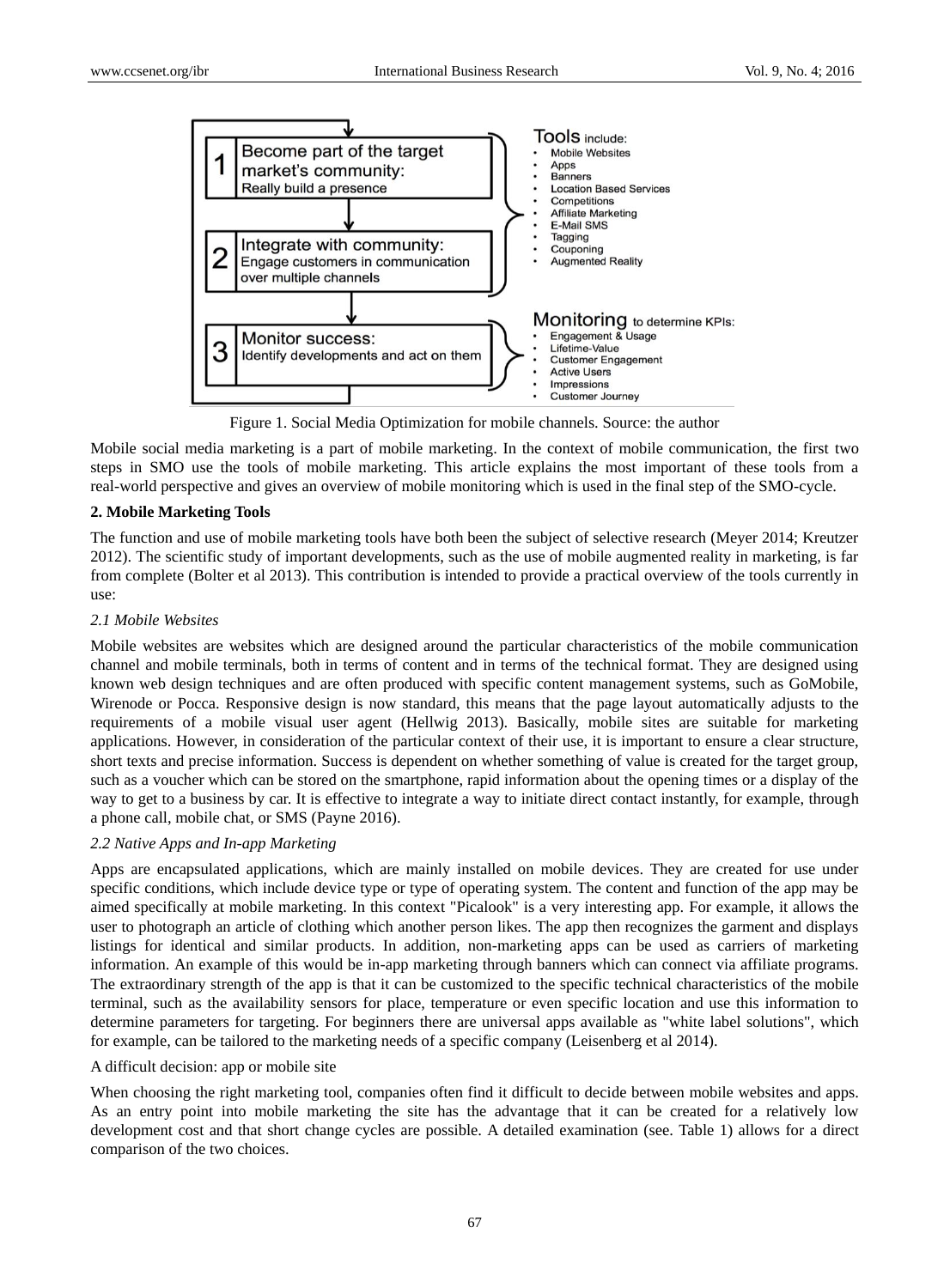| <b>Characteristic</b> | <b>Mobile Website</b> |                      |        | App                        |  |
|-----------------------|-----------------------|----------------------|--------|----------------------------|--|
| User access through   | $^{+}$                | <b>Browser</b>       | $+ -$  | Installation und use       |  |
| User interface        |                       | Fixed navigation     |        | Interactive service        |  |
| Hardware sensors      |                       | Limited use          |        | Efficient use              |  |
| Can be used offline   |                       | No.                  | $^{+}$ | <b>Yes</b>                 |  |
| Speed                 |                       | Limited by data rate |        | High, depends on processor |  |
| Development cost      |                       | Low                  |        | High                       |  |
| App Store offering    | $^+$                  | Not necessary        |        | Necessary                  |  |
| App Store checking    |                       | N <sub>0</sub>       |        | <b>Yes</b>                 |  |

Table 1. Properties of mobile websites and apps. Source: the author

Note.  $+$  = advantage - = disadvantage

#### *2.3 Mobile Banner Ads*

Recently, in Germany, gross advertising revenues for mobile banner advertising were forecast to be about €105 million with an increase of almost 50% compared with the previous year (Schied 2013). The rate of increase will be achieved through the consistent use of specific location-based targeting. Campaigns can be supported by powerful commercial advertising networks such as red carpet. Banner advertising on mobile sites often leads to full-page prestitials which are upstream of the actual page that is to be advertised. After a certain time, or just one click the user will then be redirected automatically.

#### *2.4 Location-based Services*

Addressing target groups through Behavioural Targeting is an efficient marketing tool especially in a mobile context. Location-based services support this form of targeting and thus serve to focus the campaign on geographical areas through the awareness of locality provided by means of the mobile terminal. Selective information can be provided based on position-dependent data, for example about the local weather forecast or the location data can be used to offer value-added services, such as a recommendation for the cheapest petrol station in the area. In both cases this can involve effective interfacing with marketing information. GPS (General Positioning System) is an important technology for determining locality; this is based on the measurement of the signal propagation times using the triangle method and on the identification of the radio cell. Marketing content with a location reference is quite often utilized in shopping centres, hotels and airports (Blodget, 2012). Typical app-based campaigns include the displayed of available living spaces by Immonet or the listing of nearby garages by Pitstop.

#### *2.5 Contests*

Contests are often used for the acquisition of targeting data. They should preferably be used to generate lists of individuals who legally agree to receive mobile marketing information e.g. by SMS in the future. Important legal constraints have to be observed in this area. In the US, for example, the states have a monopoly on gambling. Therefore, contests run there should be free and only offer prizes that have no monetary value, furthermore the winner should not be determined at random. In Europe, there are also anti-spam rules and national telecommunications laws; these determine when an invitation to enter a sweepstake is to be regarded as spam (TKG 2013). In other parts of the world different rules apply.

### *2.6 Mobile Affiliate Marketing*

In mobile marketing, mobile affiliate systems offer sales solutions, for example, banner ads. A commercial provider remunerates their channel partners according to a model by which success is judged by the fulfilment of a condition. In this context, affiliates are often individuals or small businesses, who are also operators of apps or mobile sites. In this scenario, "successfully" means that the affiliate spreads the advertiser's marketing as widely as possible. This presupposes that they can reach the target audience efficiently through their own channels. Affiliate networks also enter into this process as intermediate suppliers. The provider provides the advertising materials (e.g. banners on mobile devices) via the affiliate network distribution partners. These then use the advertising media with their own mobile marketing tools to advertise their commercial partner's offering. Successful remunerations models for motivating affiliates include Pay per Click, Sign Up or Install (Glockel 2012). Affiliate networks take over services for commercial providers by delivering advertising materials to the partners and at the same time provide commission detection and billing via the mobile channel. The networks can also offer additional services such as location-based or context-sensitive delivery and monitoring.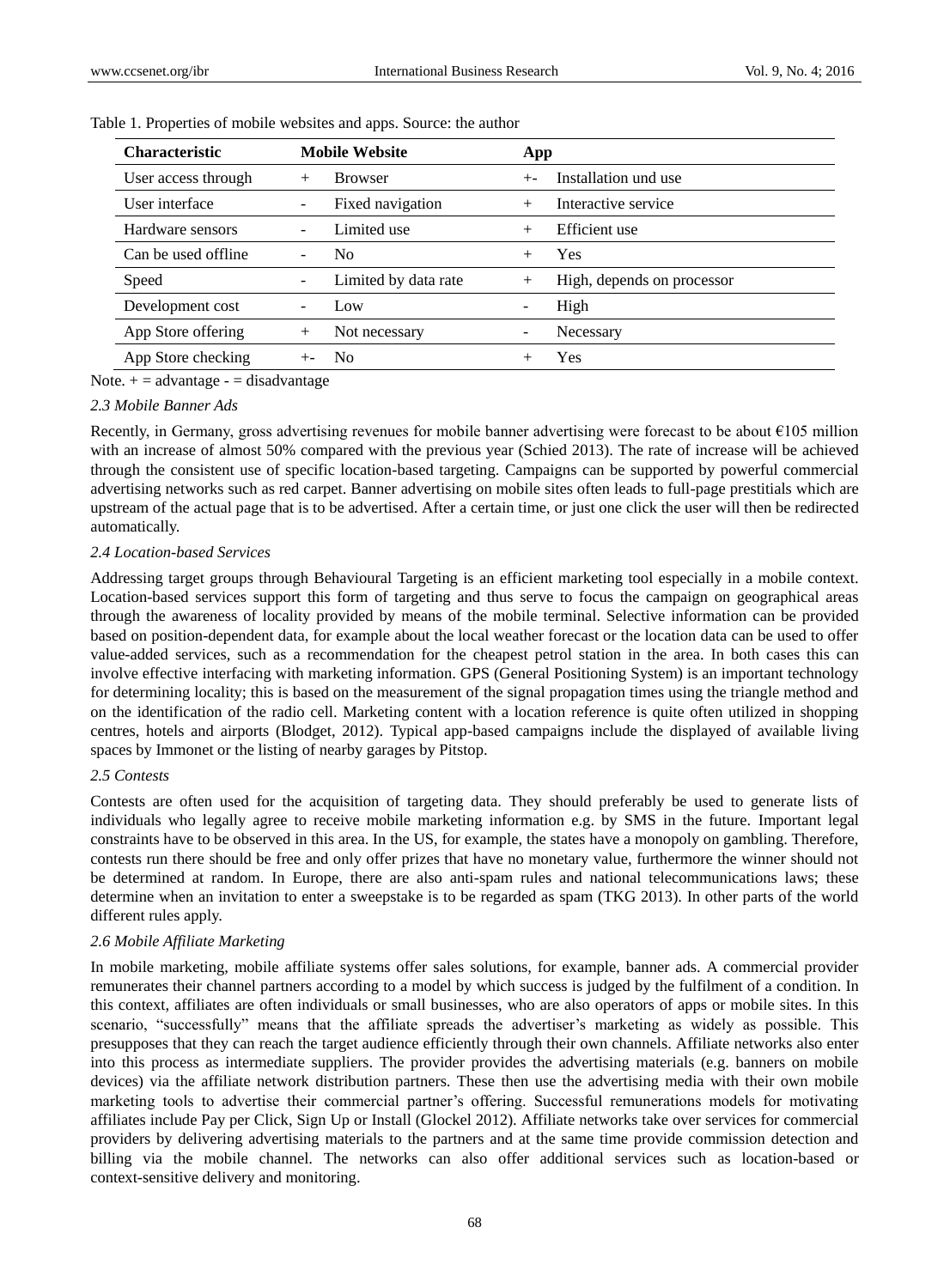## *2.7 Mobile E-mail Service*

First of all e-mail marketing is subject to the target group treating it as suspected spam. This would seem to restrict its usefulness considerably. However, the legislature has intervened here and it is therefore important to observe, in particular, the provisions in Section 7 of the "Law Against Unfair Competition". It is therefore necessary to obtain the explicit consent of the recipient before sending mail and newsletters, as well as making it possible to unsubscribe quickly and easily at any point. For this reason, the double-opt-in method has been adopted. This means that entry into the mailing list must be confirmed in a specific step. Mobile email marketing can be an effective means of communication. It allows companies to take a direct-sales approach and for the targeted delivery of larger blocks of contiguous marketing information. To motivate perception and interaction, the content needs to arouse the interest of the recipient and in the mobile context it should offer useful additional functions such as location-based services. It is recommended to use a responsive one-column design with large navigation buttons (Levin 2014) so that the layout adjusts automatically to the mobile channel and the terminal.

## *2.8 SMS Service*

One of the advantages of SMS is that the target audience is accurate and immediately accessible. The mobile terminal is almost always ready to receive and within physical reach. Since 95% of all text messages are read within the first 5 seconds after receipt, they represent one of the most effective communication channels. The receiver associates SMS with something "urgent" and does not (yet) considered it as spam. The message is always displayed correctly on different devices and you don't have to be connected to the Internet to receive it. The brevity of the text often leads to recipients processing it immediately and to marketing success. App-based messenger services such as "WhatsApp" are increasingly reducing the reach of the SMS service. The use of the messenger-channel for mobile marketing would be a compensating alternative.

In use, a distinction is made between proactive SMS to potential customers and customer care SMS to existing customers. Of course, the legal requirements need to be strictly observed. The sending process can be undertaken either by sending bulk SMS or automated through integration into customer applications. With SMS campaigns, the customer is often contacted via an offline medium, e.g. flyers, and asked to send an SMS with the implicit consent to reply. In SMS marketing the feedback information can then be sent to the potential customers (Payne 2013).

## *2.9 Mobile Tagging*

This tool uses printable 2D codes to combine the physical world with the virtual and is therefore tailor made for special tasks in marketing. The codes are designed specifically for storing small quantities of data, such as suitable web addresses and are known in various forms. Currently, the Quick Response (QR) Code and Data Matrix Code are the most popular. They are captured by the mobile terminal's camera and subsequently decoded and functionally analysed by an app. You are unlikely to achieve marketing success through the simple encoding of URLs. Innovative features are required. For example a textile company uses a QU code to encode "liking" its own fan page on Facebook (Life Labs 2013).

#### *2.10 Mobile Couponing*

Since the abolition of the German law on discount coupons, the German-speaking countries have increasingly accepted the use of coupons to increase customer loyalty and for sales promotions. Mobile couponing allows these discount coupons to be localized and personalized and for them to be transferred to customers' mobile devices for use while shopping. This is particularly interesting for stationary companies from the retail, hospitality and services industries. A distinction is made between pull and the push-couponing. Push couponing is often used in the SMS channel for sending the discount brands. The pull-variant refers to the selection of coupons in the context of the customer's mobile usage. Contextual profile information, such as location, time, age or sex can be utilized when creating the coupon offer. The reference to the location makes it possible, for example, to offer customers discount coupons for nearby branches of a supermarket chain. The app "Passbook" (Sößel 2014) is used to save the coupons. NFC (Near Field Communication), bar codes and/or QR codes can be used for the automated transfer of coupons into the business' POS system. Standardized practical solutions for this do not yet exist.

## *2.11 Augmented Reality*

That AR-tool has high innovative potential and is only at the start of its mission. "Augmented Reality" describes the computer-aided expansion of the recipient's perception of reality. In the mobile context this refers to the superimposition of marketing information on the images which a mobile app receives in specific situations. In particularly technically-demanding applications, even moving images are automatically supplemented by additional information. There are already various, more or less ambitious examples in use. A store projects furniture from their catalogue onto a photo of the client's living space. In another example, an estate agent's app offered real-time overviews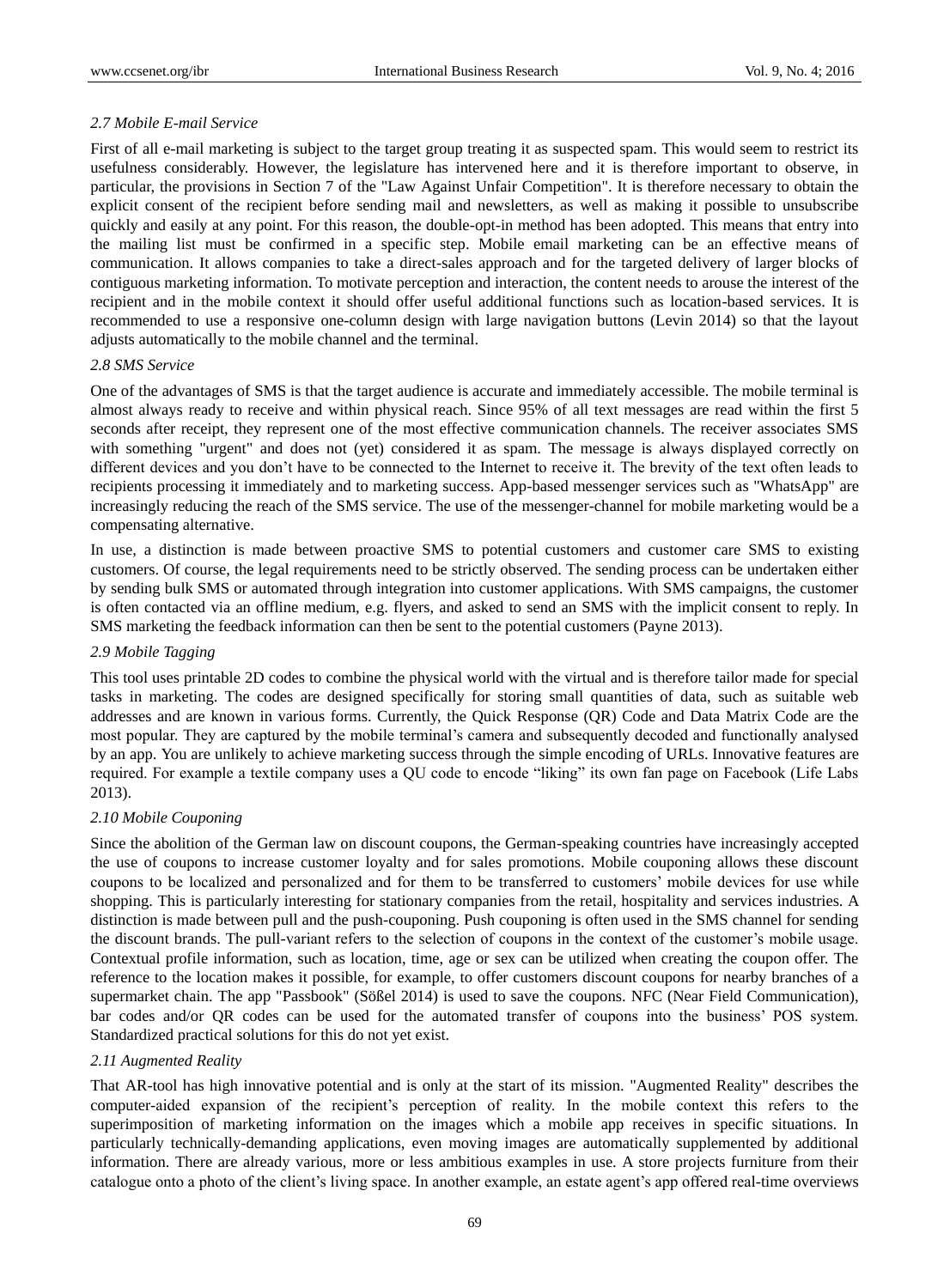of urban streets supplemented by information on location, properties and available apartments for rent. Augmented reality marketing applications are especially interesting when head-mounted miniature computers in the form of spectacles bring information into the field of view. The product Google Glasses is a first step in this direction (Richter 2014).

## **3. Mobile Monitoring**

Outside of the context of the SMO, the result of the use of Mobile Marketing tools must still be subjected to a performance review by monitoring to determine the following typical Key Performance Indicators (KPI):

- Engagement & Usage,
- Lifetime Value (value of the mobile user)
- Customer loyalty,
- Active users,
- Impressions,
- Customer Journey (from first click to conversion).

Because of their specific circumstances, different technical procedures are used to determine the KPIs for mobile websites and apps.

#### *3.1 App Monitoring*

Prior to the measurement of indicators, the monitoring service's libraries must be integrated into the app code. This will, inter alia, generate recognizable, temporary device identifiers when being called. On this basis, it is possible for there to be clear recognition of unique sessions. The measurements which build upon this, focus on the determination of customer loyalty, the navigation paths of motion profiles and profile-based usage data. Socio-demographic and location-based data can be collected only with the consent of the customer. The evaluation is carried out in a strictly depersonalized matter for legal (and other) reasons. This method allows for anonymous tracking with a high degree of accuracy in distinguishing the terminals. However, it is limited by the high degree of device fragmentation in the Android world. Typical monitoring and tracking service include 6ry (Flurry 2016) and (Localytics 2016). Fig. 2 documents a tested application scenario utilizing Flurry. In the course of an app "Quiz", 4 alternative states (Right, Wrong, Start, Stop) were marked and observed by means of the routes the test subjects followed when using the app. It can be therefore be seen to what extent the four possible states followed the state "quiz-right". Such evaluations are useful both for the success evaluation of mobile marketing campaigns as well as conclusions on the efficiency of the user guide.



Figure 2. State graph of the use of a test-app; Source: own measurement (Flurry 2016)

#### *3.2 Monitoring of Mobile Sites*

By contrast, KPI measurement for mobile sites is often based on known technologies such as JavaScript Page Tagging, pixel tracking or cookies. Vendor specific tracking codes are also often inserted into the structural description of the site. These methods can be implemented without significant effort for the user, but can be turned off by the target group just as easily. Typical measurements focus on the relationship between commitment and usage, on the identification of page views, visits, visitors and information on the technical characteristics of the mobile terminals. Anonymous tracking is not possible, because the IP addresses of the servers are identified. It is technically unsound to use these methods for media queries, which are needed for responsive design. Analytics (Google 2016) and Webtrends (Webtrends 2016)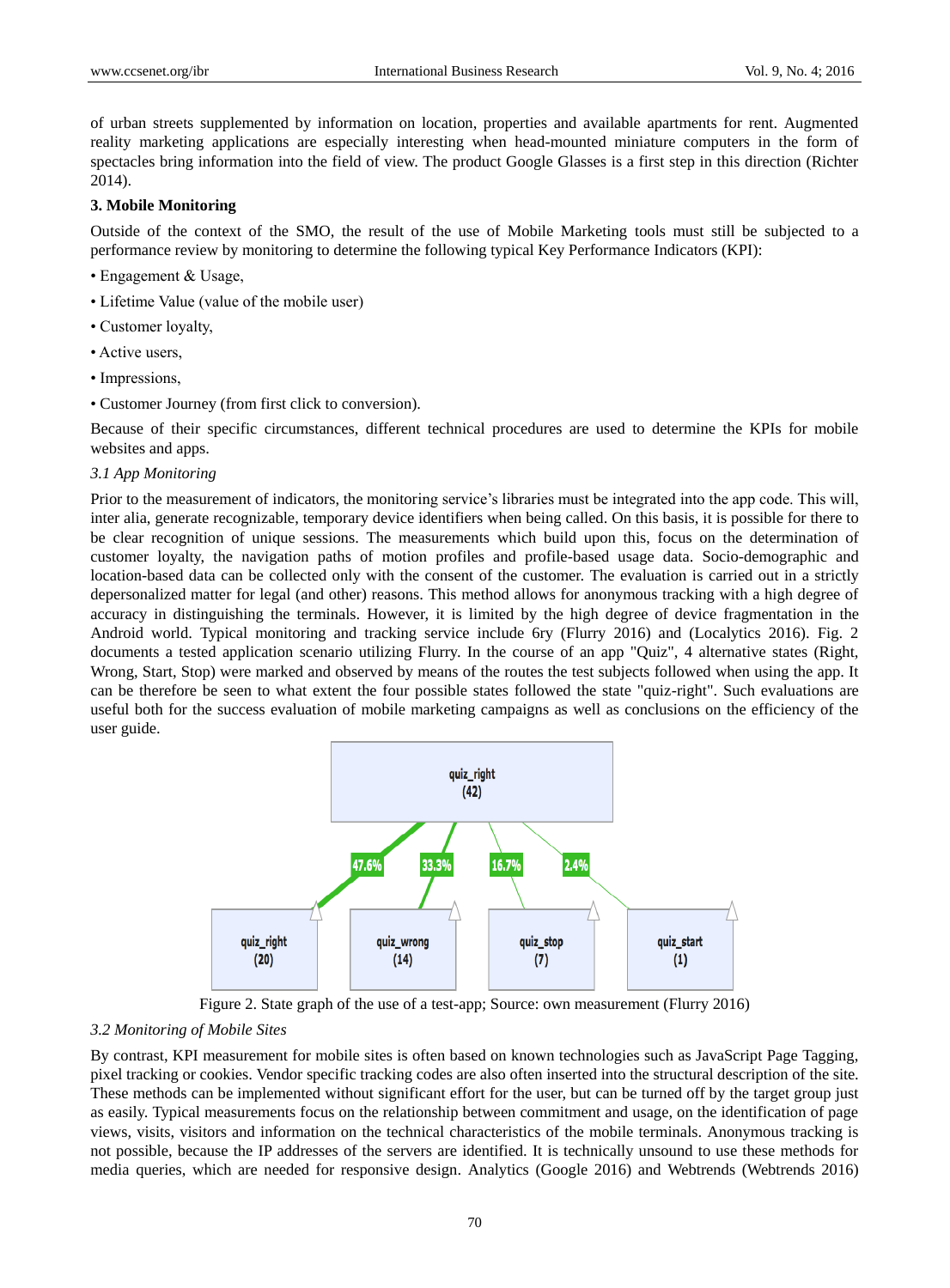stand out amongst the variety of products available for this purpose.

#### **4. Conclusion**

The design, implementation and evaluation of mobile marketing are complex and interdisciplinary tasks, the solution of which can be profitable for companies. The author has tried to approach this topic through an exploration of the new opportunities and current needs of mobile social media use. The successful operational implementation of mobile social media marketing requires strategies. The author has developed the known methods of SMO for the mobile problem. Important mobile marketing tools have been presented and classified against this background. The identification and evaluation of the success of mobile marketing campaigns requires efficient and meaningful measurement and analysis, in particular from the perspective of mobile SMO. Therefore, this work concluded with the presentation of options for monitoring mobile websites and apps.

#### **References**

Blodget, H. (2012). The Future of Mobile, http://De.Slideshare.Net/Digiday/A1020-Business-Insider

- Bolter, J., Engberg, M., & Macintyre, B. (2013). Media Sudies, Mobils Augmented Reality, And Interaction Design, In Interactions, *20*(1), S.36 Ff.
- Buhse, W. (2014). Management By Internet: Neue Führungsmodelle für Unternehmen In Zeiten der Digitalen Transformation, *1*. Aufl., Kulmbach.
- Flurry (2016). Audience and Usage, http://Www.Flurry.Com, Seen 14.4.2016
- Glockel, T. (2012). Für wen ist Affiliate Marketing überhaupt geeignet? http://Tomglockel1.Wordpress.Com/2012/06/25/Fur-Wen-Ist-Affiliate-Marketing-Uberhaupt-Geeignet/, seen 1.1.16
- Google (2016). Analyseberichterstellung für Mobile Websites, http://Www.Google.Com/Intl/De\_De/Analytics/Features/Mobile.html, seen 1.1.16

Hellwig, J. (2013). Responsive Webdesign, Bonn.

- Kreutzer, R. T. (2012). Praxisorientiertes Online-Marketing: Konzepte Instrumente Checklisten, Wiesbaden.
- Leisenberg, M., & Vartmann, C. (2014). App-Marketing: Die Vor- und Nachteile Von White Label-Lösungen für Entwickler, Unternehmen und Endkunden, http://WWW.Web-Zweinull-Unternehmen.de
- Leisenberg, M., & Schweifel, A. (2012). Social Media Für Mittelständische Unternehmen–Thesen und Handlungsempfehlungen, In Lembke,G./Soyez,N.(Hrsg.): Digitale Medien Im Unternehmen: Perspektiven des Betrieblichen Einsatzes von neuen Medien, Wiesbaden: Gabler, 2012.
- Leisenberg, M. (2007). Social Media Optimization So Kann Web 2.0 Unternehmen nützen, Computerwoche, 2007,1.
- Leisenberg, M. (2013). Erfolg Durch Eine Starke Kombination: Mobile Marketing Und Social Media, Macwelt, http://WWW.Macwelt.de/News/Erfolg-Durch-Eine-Starke-Kombination-Mobile-Marketing-Und-Social-Media-82 39992.Html
- Leisenberg, M., & Roebers, F. (2010). Web 2.0 im Unternehmen. Theorie & Praxis Ein Kursbuch für Führungskräfte, Tredition: Hamburg.
- Levin, M. (2014). Designing Multi-Device Experiences: An Ecosystem Approach To User Experiences Across Devices, Sebastopol.
- Life Labs (2013). Likify-Give Your Real Life Objects A Share Button, http://De.Slideshare.Net/Lifelabs/Likify-Give-Your-Real-Life-Objects-A-Share-Button, seen 1.1.16
- Localytics (2016). App Analytics, http://WWW.Localytics.com
- Meyer, N. (2014). Die Zukunft Des Marketing Ist Mobil! Grundlagen, Voraussetzungen Und Instrumente Des Mobile Marketing, Hamburg.
- Payne, N. (2016). Developer Kit, http://WWW.Textanywhere.De/Developers/Default.Aspx
- Richter, M. (2014). Google Glass, http://WWW.Mygoogleglass.de, seen 1.1.16
- Smith, P. R., & Zook, Z. (2016). Marketing Communications: Offline And Online Integration, Engagement And Analytics, Kogan Page: London.
- Sößel, A. (2014). Dossier Mobile Couponing, Hamburg.
- Schied, T. (2013). Mobile Ads- Wie Entwickeln Sich Die Ausgaben Im Mobile Marketing In Deutschland,